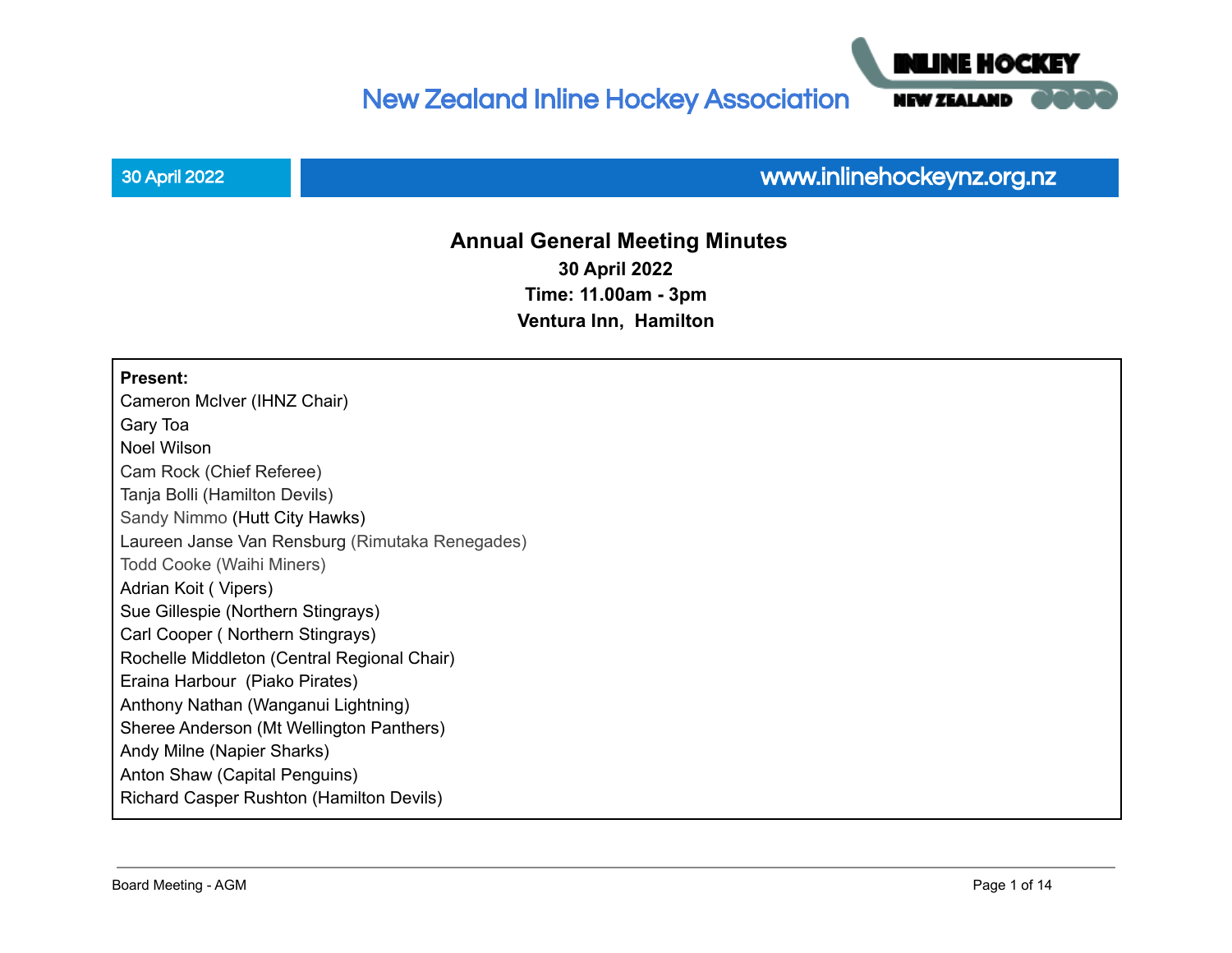### Ross Peters

## **Apologies:**

Tara Fox Michelle Wood (Treasurer) Todd Velvin Connie Hirst (Levin Thunder) Krys Beardman (New Plymouth Ravens) Robbie McIntyre ( LNI Chair) Shannon Martin (Mt Mustangs) Alethea Stive ( Nelson Whalers)

| <b>Agenda Item</b>                                                                                                                                                | <b>Responsibility</b> | <b>Timeframe</b> |
|-------------------------------------------------------------------------------------------------------------------------------------------------------------------|-----------------------|------------------|
| The Chair welcomed all to the 2022 AGM.                                                                                                                           |                       |                  |
| All the delegates present were confirmed with each delegate introducing themselves<br>and their club.                                                             |                       |                  |
| The agenda was reviewed and confirmed.                                                                                                                            |                       |                  |
| <b>Chairperson's Report:</b><br>The Report was read by the Chair.                                                                                                 |                       |                  |
| <b>Motion:</b><br>That the IHNZ Chairperson's Report for 2021 be accepted.<br><b>Moved</b> Cameron McIver<br><b>Second</b> Eraina Harbour<br><b>Motion Passed</b> |                       |                  |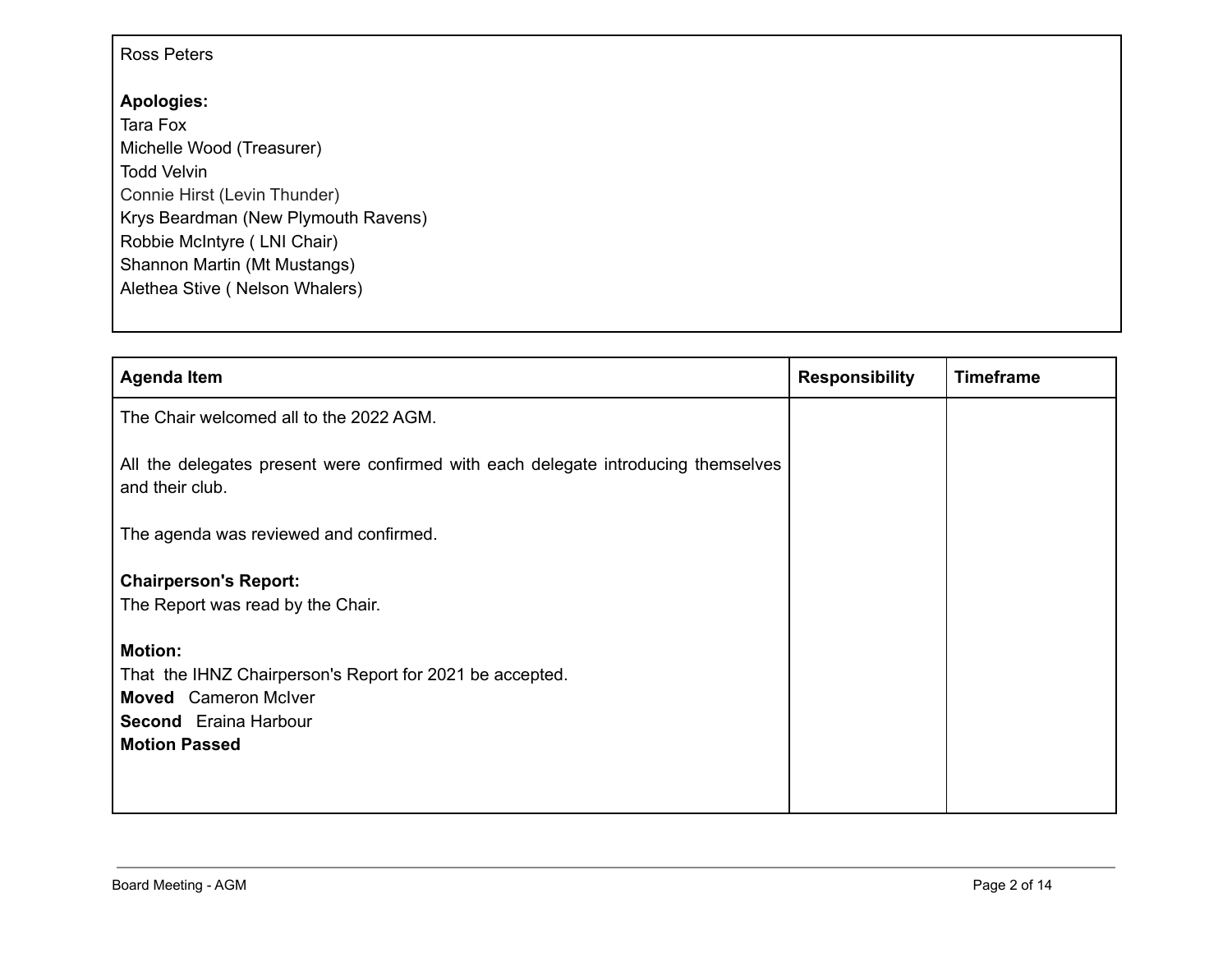| Treasurer's Report:<br>The report was reviewed by Noel.                                                                                                                                                                                                                                                                                                                                                                   |  |
|---------------------------------------------------------------------------------------------------------------------------------------------------------------------------------------------------------------------------------------------------------------------------------------------------------------------------------------------------------------------------------------------------------------------------|--|
| Sandy Nimmo asked where the \$6700 came from - this was received from a \$4000k<br>Pelorus Trust Grant and Skate NZ \$2700.                                                                                                                                                                                                                                                                                               |  |
| <b>Motion:</b><br>That the 2020 IHNZ Annual Report be accepted.<br><b>Moved Noel Scott</b><br><b>Second Eraine Harbour</b><br><b>Motion Passed</b>                                                                                                                                                                                                                                                                        |  |
| 2021 Report:<br>At present only a draft copy is available. The Auditor has these and will be available<br>for future distribution and sign off                                                                                                                                                                                                                                                                            |  |
| <b>Referee Report:</b><br>The IHNZ Referee report was presented by the Referee Chair, Cam Rock.                                                                                                                                                                                                                                                                                                                           |  |
| The areas to focus on moving forward are:<br>New Referee Committee focused on scheduling and training<br>New Online Referee Training Programs<br>Level 1 Referee Course/Level 2 Referee Course<br><b>Off Rink Officials Course</b><br>- Coaches & Players Rules Course<br><b>Going Forward Focus</b><br>Referee Training and Development<br>Referee Recruitment in areas with low numbers<br>Zero Tolerance Referee Abuse |  |
| Rochelle Middleton commented on how well the system that has been implemented is<br>working to date.                                                                                                                                                                                                                                                                                                                      |  |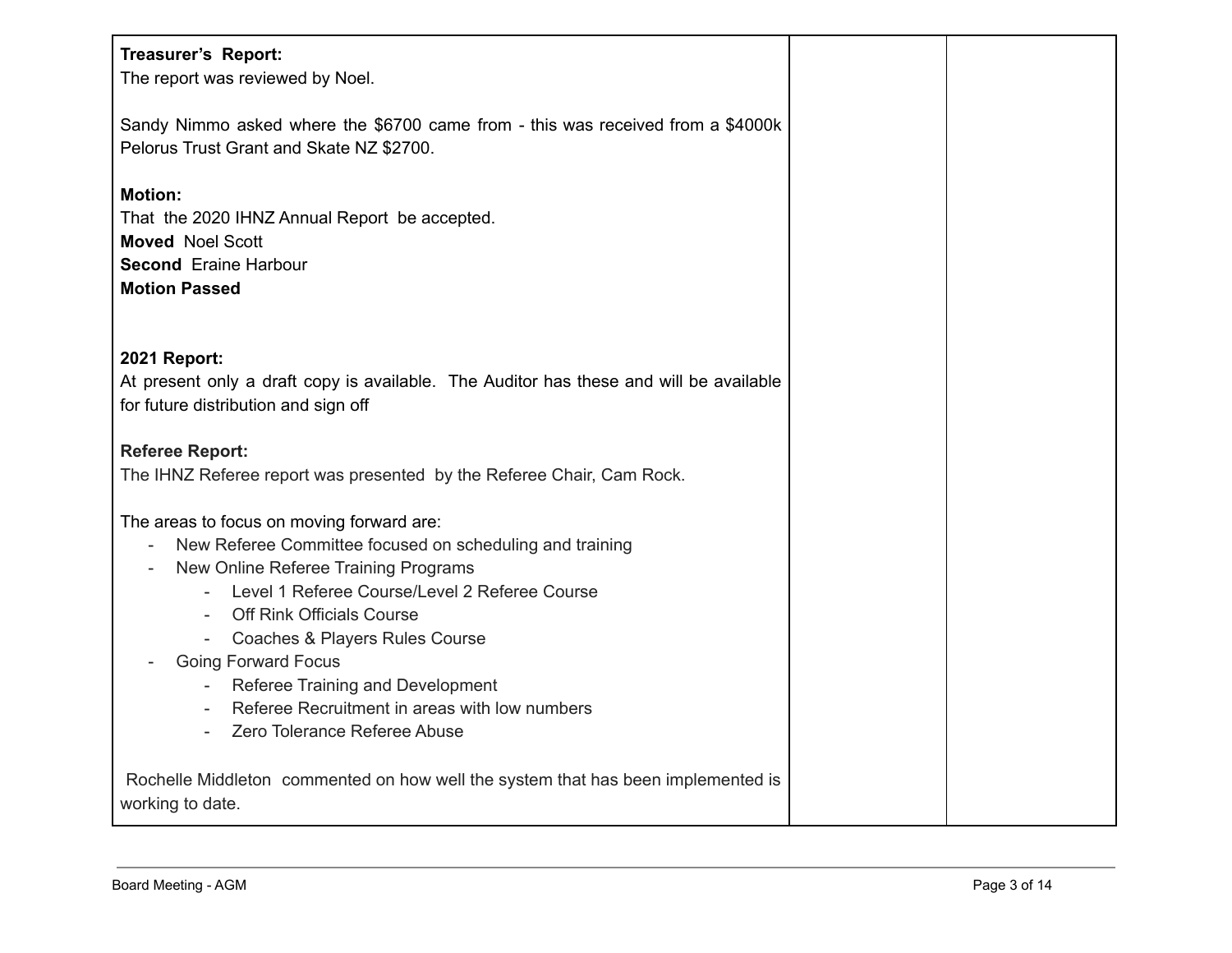| Anthony Nathan mentioned that the level of refereeing at the Prem level for both the 3<br>on 3 and MWI tournaments this year has proved to be extremely successful.<br>Referees speak with respect and clarify the decisions well at this level.                                |            |  |
|---------------------------------------------------------------------------------------------------------------------------------------------------------------------------------------------------------------------------------------------------------------------------------|------------|--|
| Cam further mentioned as an incentive to the referees to update their skills, there has<br>been a competition for all those who redo the course refresher, they are entered into<br>the draw for a hockey bag.                                                                  |            |  |
| Tanja Bolli asked if the numbers of referees can be made public so we are all aware.                                                                                                                                                                                            | CR to send |  |
| Sue Gillespie asked are we going back to those who haven't registered for this year to<br>encourage them?                                                                                                                                                                       |            |  |
| Cam Rock mentioned the number one reason we lose referees is referee abuse.                                                                                                                                                                                                     |            |  |
| Todd Cooke asked about goal judges being used again?<br>Cam Rock felt they aren't relevant now but he would encourage clubs to put drop nets<br>into their goals and rinks.                                                                                                     |            |  |
| Cameron McIver mentioned a future initiative could be to have a goal judge at the prem<br>level etc.                                                                                                                                                                            |            |  |
| Carl Cooper asked about moving to small goals?<br>IHNZ will continue to use the large goals and do not see any change in the foreseeable<br>future.                                                                                                                             |            |  |
| <b>Sport NZ - Balance is Better:</b><br>How do we ensure players want to compete and play hard but still retain and engage<br>players as the long term health of the sport is paramount?<br>How to ensure we still grow and retain members but ensure going forward we abide by |            |  |
| Sport NZ principles?                                                                                                                                                                                                                                                            |            |  |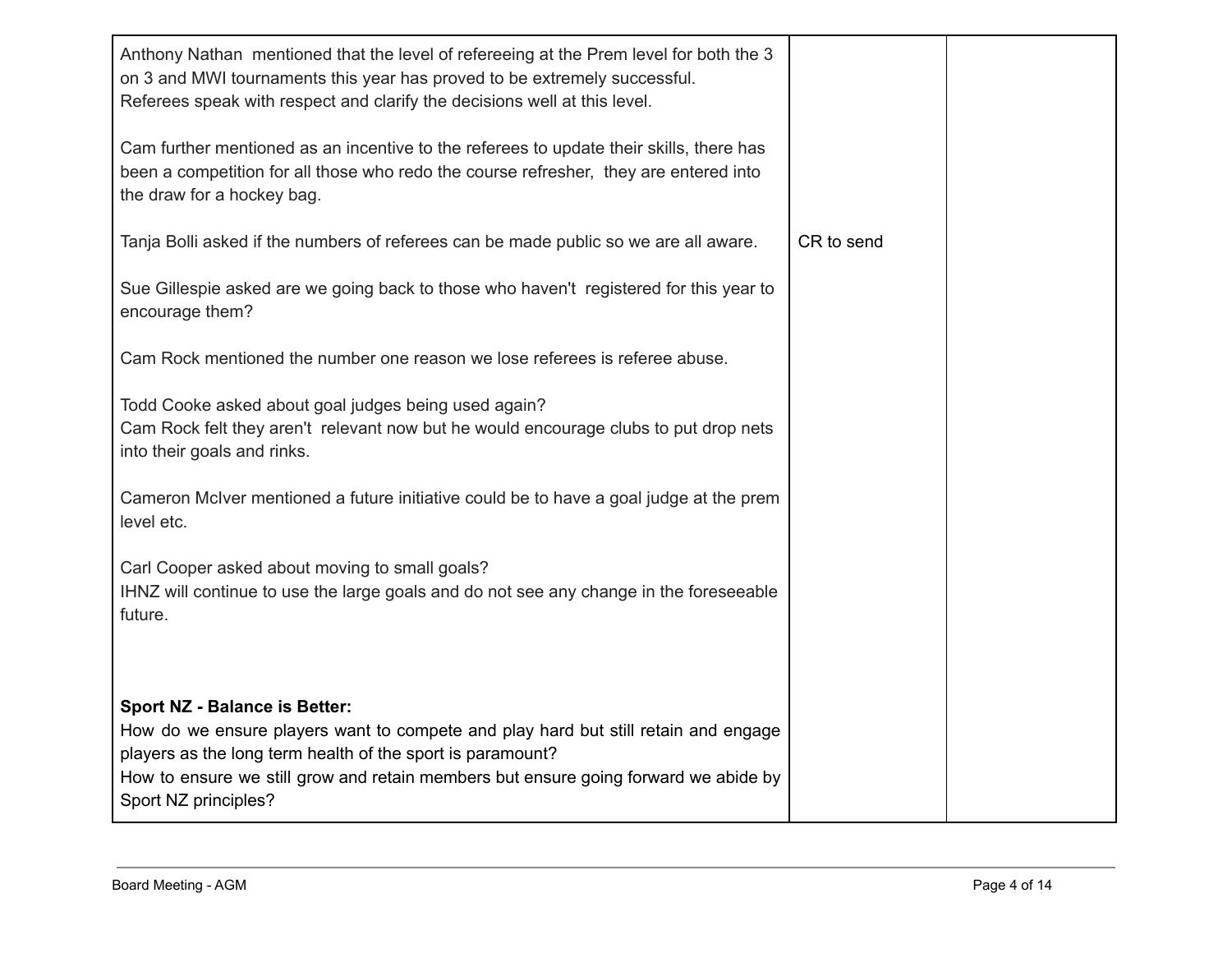| Balance is Better (Younger Players)<br>$\sim$<br>#Its My Move (Attracting female players to the sport)<br>Te Pākē o Ihi Aotearoa ( Initiative to attract more Maori to sport)                                                                                                                                                                                                                                                           |  |
|-----------------------------------------------------------------------------------------------------------------------------------------------------------------------------------------------------------------------------------------------------------------------------------------------------------------------------------------------------------------------------------------------------------------------------------------|--|
| How does IHNZ implement this within our environment?<br>Junior Festival of Hockey<br>$\overline{\phantom{a}}$<br>Grassroots/Youth Development program<br>$\overline{\phantom{a}}$<br>Girls only Introduction to the Sport days<br>$\sim$<br>Matariki<br>$\overline{\phantom{a}}$<br><b>High Performance Camps</b><br>$\overline{\phantom{a}}$<br>Coaching<br>$\overline{\phantom{a}}$<br><b>Board Roles</b><br>$\overline{\phantom{a}}$ |  |
| Carl Cooper mentioned the good work being done at the senior social level and LTP<br>programmes in a number of clubs                                                                                                                                                                                                                                                                                                                    |  |
| Adrian Koit mentioned about the support required for the casual social players as well<br>and how could IHNZ support this?                                                                                                                                                                                                                                                                                                              |  |
| Gary Toa mentioned the clubs and regions need to manage this due to a number of<br>parents involved who are also required to drive, coach, manager etc their players.<br>More will be happening in this space around LTP support as we move forward.                                                                                                                                                                                    |  |
| Rochelle Middleton mentioned the initiatives Central region has for the junior grades in<br>regards to pre season training sessions etc The region has worn these costs and they<br>have been very successful in both Waihi and Hamilton.                                                                                                                                                                                               |  |
| 2021 Minutes:<br><b>Motion:</b><br>That the 2021 IHNZ Minutes be accepted as true and correct<br><b>Moved</b> Eraina Harbour<br><b>Second Rochelle Middleton</b><br><b>Motion Passed</b>                                                                                                                                                                                                                                                |  |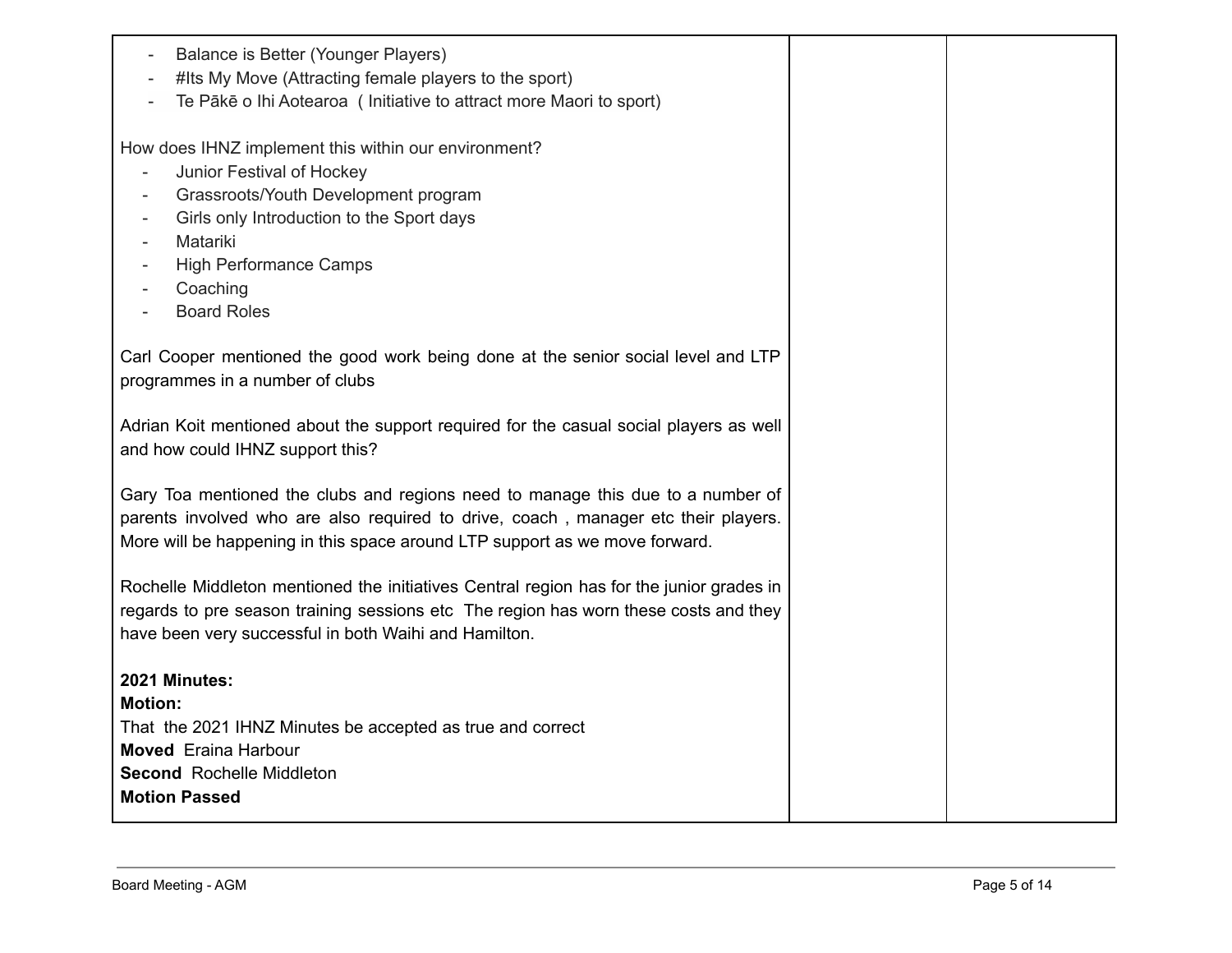| <b>Constitution Review:</b><br>Cameron McIver asked for any feedback to date on this and for those who had not<br>been a part of this before, did they have any issues or questions they would like to<br>raise and discuss?                                                                                                                                                                                                                                                                                                                                                                                                           |  |
|----------------------------------------------------------------------------------------------------------------------------------------------------------------------------------------------------------------------------------------------------------------------------------------------------------------------------------------------------------------------------------------------------------------------------------------------------------------------------------------------------------------------------------------------------------------------------------------------------------------------------------------|--|
| Cameron briefly explained that over the last 2 years we have been working to review<br>the IHNZ Constitution having highlighted issues within these rules. Specifically, the<br>inability to appoint new Board members due to how the current provisions apply with<br>respect to Paul Cameron being named in the document as being required to be a part<br>of any board appointment panel process, and Mr Cameron no longer wishing to be<br>involved in this capacity                                                                                                                                                               |  |
| It was highlighted the old system was election based, and as a result of the external<br>governance review in 2014, this system was changed due to risk concerns around<br>stable governance to get away from what in essence was a popularity contest and<br>people block voting rather than leadership being skill or merit based. Ineffective<br>leadership didn't work in the past and the trending decline in membership between<br>2002-2015 can be attributed to this. IHNZ needs to ensure going forward the right<br>people are in the right positions and we have rules and policies enabling the sport to<br>drive forward. |  |
| The independent provision requires us to have 2 members (they can only stay 2 years<br>then move on which makes no sense to long term planning therefore we need an easy<br>to use and accessible system that is fit for purpose.                                                                                                                                                                                                                                                                                                                                                                                                      |  |
| A subsequent issue and main point of contention was that a portion of the sport wanted<br>the elected process to continue. At the Special General Meeting held in late 2021, two<br>submissions from the Ravens and Penguins clubs were received, 12 clubs voted with<br>a 6 - 6 result.                                                                                                                                                                                                                                                                                                                                               |  |
| The information the board put out was around skills and capability not popularity being<br>what is best for the organisation. It is also about continuity and a living document that<br>amendments can be made to as the sport moves forward. This is important so we can<br>ensure the continuity of the sport and organisation.                                                                                                                                                                                                                                                                                                      |  |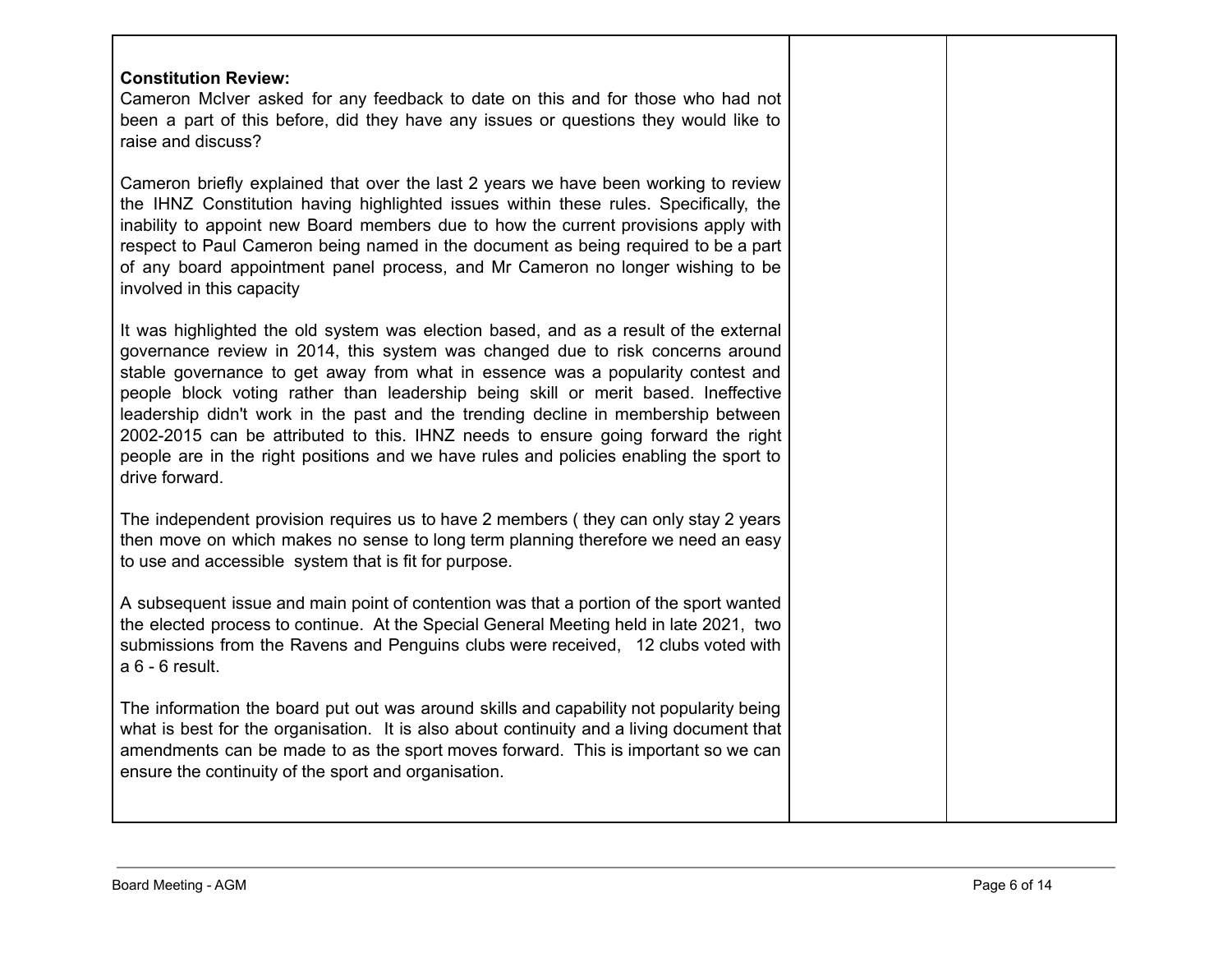| The Board's position and rationale remains unchanged in that it is based on the<br>recommendations of the 2014 governance review which is still relevant today.                                                                                                                                                              |  |
|------------------------------------------------------------------------------------------------------------------------------------------------------------------------------------------------------------------------------------------------------------------------------------------------------------------------------|--|
| Submissions made by New Plymouth Roller Sports and Captial Penguins were<br>primarily ideologically based in terms of why the felt the elected system should be<br>employed and in some instances, the information presented factually incorrect or<br>misleading, nor did they refute the rationale presented by the Board. |  |
| Despite information being put out that the document was unchanged, and remits were<br>received and not distributed, this Constitution has not changed since the SGM held<br>late 2022.                                                                                                                                       |  |
| All present indicated that had read the document and/ or had been given instructions<br>by their clubs.                                                                                                                                                                                                                      |  |
| Furthermore, no other feedback or remits have been received for this agenda item for<br>this meeting.                                                                                                                                                                                                                        |  |
| Carl Cooper asked about how the new appointment panel will work?                                                                                                                                                                                                                                                             |  |
| <b>CAMERON PLEASE CHECK THIS IS CORRECT</b>                                                                                                                                                                                                                                                                                  |  |
| The process will be an application / Expression of Interest will go out publicly to identify<br>those with relevant skills and experience to be members of the Board appointment<br>panel                                                                                                                                    |  |
| Three people will be appointed by the Board and once empowered, will take over the<br>responsibility of recruiting new board members                                                                                                                                                                                         |  |
| The sitting Board will have no involvement in the decision making around prospective<br>board members, the sitting Chairperson may act in advisory capacity on behalf of the<br>board to support the Board Appointments Panel as required.                                                                                   |  |
| Further applications will go out as need be. In the advent that a Board Appointment<br>Panel member resigns and this would be overseen by the remaining Board                                                                                                                                                                |  |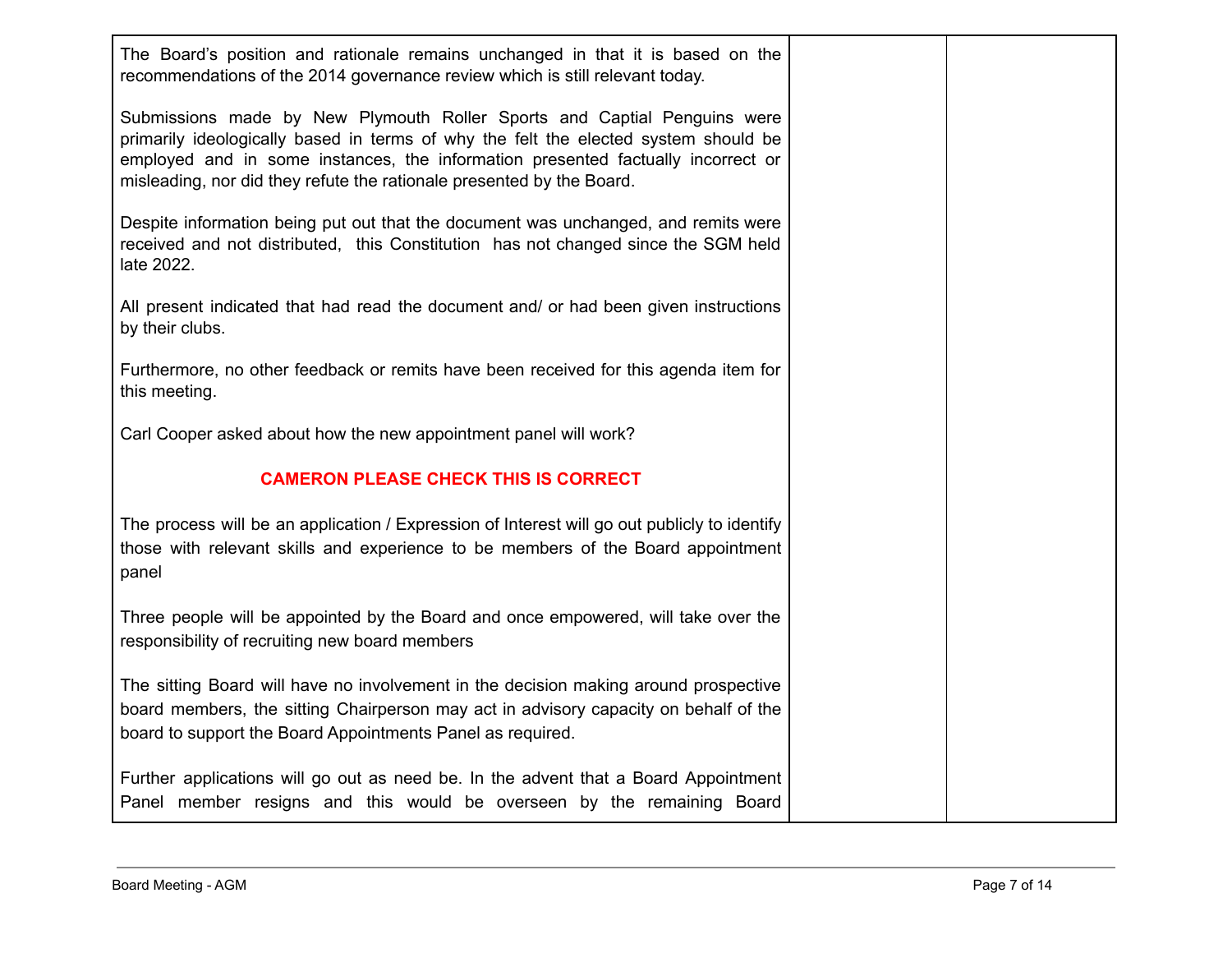| Appointments Panel members with support from the Board if / as required.                                                                                                                                                                                                                                                                                                                                                                                                                                                     |                                                 |            |
|------------------------------------------------------------------------------------------------------------------------------------------------------------------------------------------------------------------------------------------------------------------------------------------------------------------------------------------------------------------------------------------------------------------------------------------------------------------------------------------------------------------------------|-------------------------------------------------|------------|
| Eraina Harbour asked if the Appointments panel would be made up of Inline people or<br>not?                                                                                                                                                                                                                                                                                                                                                                                                                                  |                                                 |            |
| Cameron answered yes, people within the sport can be involved, however, we want<br>people with the right skill/ experience who ideally might have done something like this<br>before.                                                                                                                                                                                                                                                                                                                                        |                                                 |            |
| Accountability is key here and we want to be able to rationalise why they are there so<br>that if at any point there is a concern, we can show how we came to that decision. We<br>want robust and transparent processes so that they can;t be abused and so that we<br>have good control over being able to make changes when needed. i.e. if one person<br>leaves then a new panel member is appointed. The structure and recommendation<br>todate is 6 appointed and 2 elected. These people are elected via the members. | SA to send out<br>the link for these<br>changes | 02/05/2022 |
| Tanja Bolli asked about the length of term?                                                                                                                                                                                                                                                                                                                                                                                                                                                                                  |                                                 |            |
| Cameron replied a 3 year term is proposed and provides better continuity and enables<br>more longer term strategic planning, that the current 2 year term does not encourage<br>this.                                                                                                                                                                                                                                                                                                                                        |                                                 |            |
| Eraina Harbour asked if you can reapply after your term?                                                                                                                                                                                                                                                                                                                                                                                                                                                                     |                                                 |            |
| Cameron answered yes. IHNZ have also taken out the requirement to specifically<br>have independents. The preference is to have that independent perspective on our<br>board as we would benefit from this                                                                                                                                                                                                                                                                                                                    |                                                 |            |
| Anton Scott asked if a has a legal opinion been sourced?                                                                                                                                                                                                                                                                                                                                                                                                                                                                     |                                                 |            |
| Gary Toa explained that due to unforeseen circumstances, the person we had<br>organised to review this for us wasn't able to. This unfortunately occurred quite late in<br>the piece prior to the SGM in Nov 21. It was pointed out that the draft proposal is not a                                                                                                                                                                                                                                                         |                                                 |            |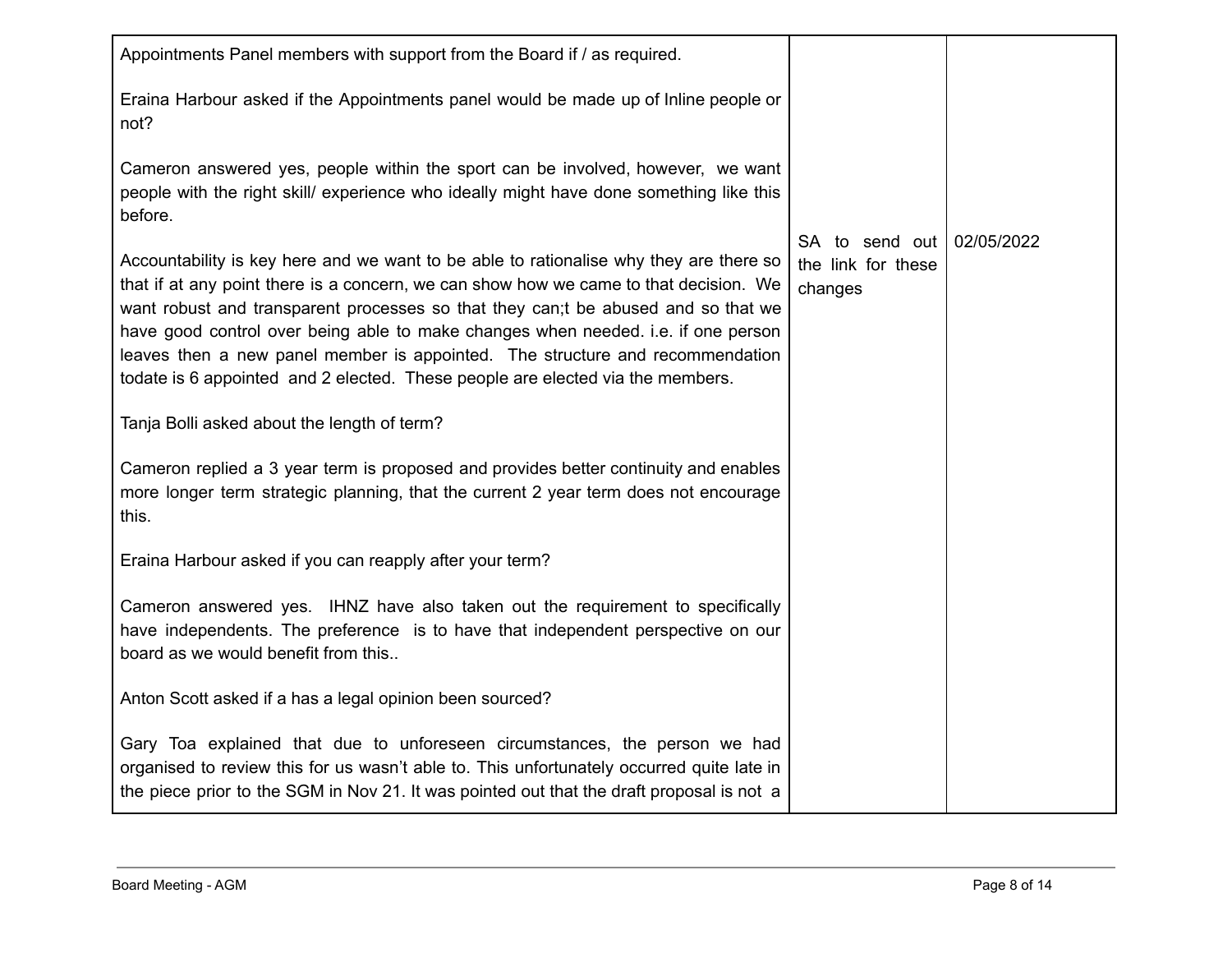| completely new document, its based on the the old one with a few changes (i.e.<br>appointment panel provisions) and some extra definition in. If this had been done from<br>scratch we would have sought a full legal review and the current constitution had been<br>formally reviewed when initially ratified in 2015. |  |
|--------------------------------------------------------------------------------------------------------------------------------------------------------------------------------------------------------------------------------------------------------------------------------------------------------------------------|--|
| Sandy Nimmo mentioned that from 5 April 2022, the new incorporated Societies Act<br>been passed regarding new responsibilities and accountabilities and that All clubs<br>should relook at these as some changes may need to be made accordingly.                                                                        |  |
| Anton Scott would like to see this reviewed post fact and IHNZ agreed that they will<br>ensure the post 5 April 2022 Incorporated Society Act 2022 changes can be added to<br>this document where required and so that it is fit for purpose.                                                                            |  |
| <b>Motion:</b><br>That the proposed 2021 IHNZ Constitution Version 5 be ratified.<br><b>Moved</b> Sandy Nimmo<br><b>Second</b> Eraina Harbour                                                                                                                                                                            |  |
| Cameron mentioned there are secret ballot provisions if anyone would like to?                                                                                                                                                                                                                                            |  |
| A vote was taken by a show of hands:                                                                                                                                                                                                                                                                                     |  |
| Votes for $= 9$<br>Votes against $= 2$                                                                                                                                                                                                                                                                                   |  |
| <b>Motion Passed</b>                                                                                                                                                                                                                                                                                                     |  |
| Sandy Nimmo reiterated whilst we don't have a perfect constitution, we need to work<br>and move forward now with what we have for continuity.                                                                                                                                                                            |  |
| Tanja Bolli asked why the 2 clubs who voted against did so?<br>Anton Scott (Penguins) said he was voting as directed by his club and highlighted a                                                                                                                                                                       |  |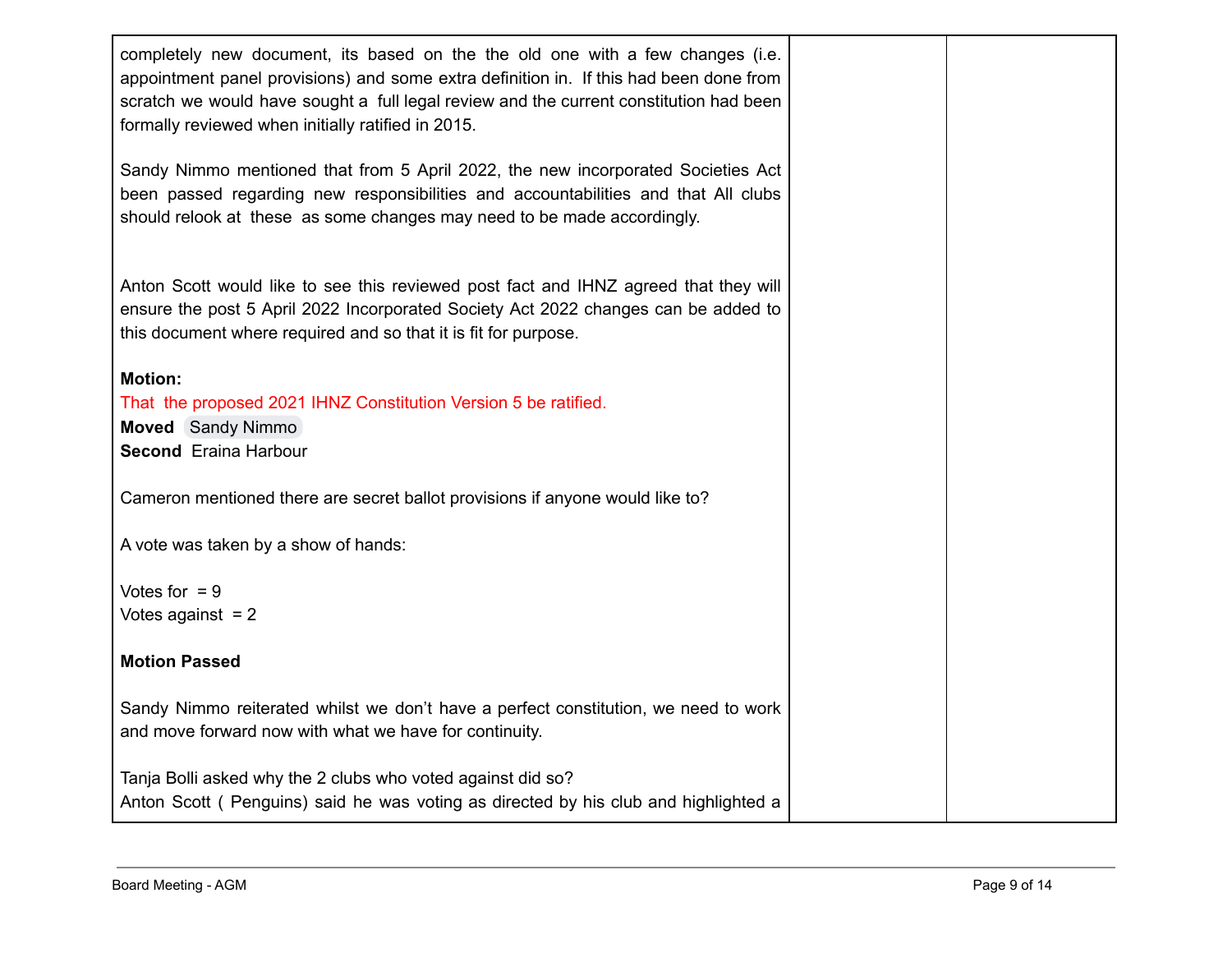| couple of the concerns that have been previously discussed. That the board was aware<br>of the Penguins position to date.                                                                                                                                |  |
|----------------------------------------------------------------------------------------------------------------------------------------------------------------------------------------------------------------------------------------------------------|--|
| Cameron McIver stated that the Current boards term had been extended by special<br>resolution until today. The hope was that we would have had this all resolved by now,<br>however, it has not been.                                                    |  |
| Until we can establish a new Board Appointment Panel, and that new panel is in a<br>position to appoint new board members, we need to extend the boards term of service<br>to get this all in place with the Appointments panel.                         |  |
| <b>Motion</b><br>To extend the current boards term of service until 30 October 2022 or when the Board<br>Appointments Panel are able to appoint new Board members, whichever is the sooner.<br><b>Moved Cameron McIver</b><br><b>Seconded Todd Cooke</b> |  |
| <b>Motion Passed</b>                                                                                                                                                                                                                                     |  |
| <b>Remits:</b><br>No remits or applications have been received despite the emails sent implying to clubs<br>that information had been received but not disseminated.                                                                                     |  |
| <b>Looking Forward:</b><br>It was generally agreed that what we have now potentially doesn't fit with what we want<br>to do so could we do it better and if so what would this look like?                                                                |  |
| See Slide presentation.                                                                                                                                                                                                                                  |  |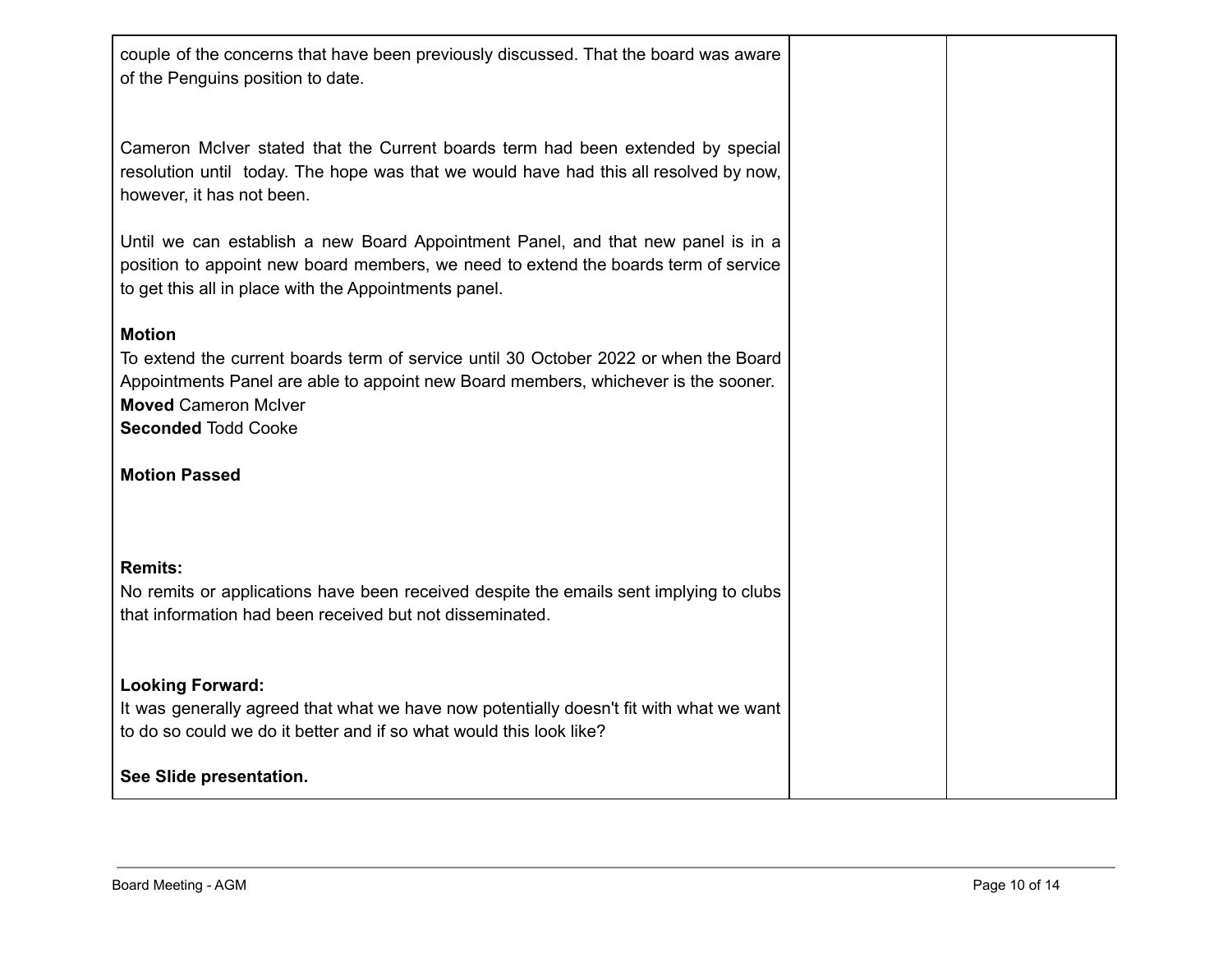| General discussion around the presentation and going forward this would be sent to all<br>clubs for them to discuss as well as onto the website etc.                                                                                                                                                 |  |
|------------------------------------------------------------------------------------------------------------------------------------------------------------------------------------------------------------------------------------------------------------------------------------------------------|--|
| IHNZ would hold some online meetings where any member could attend and ask any<br>questions they may have.                                                                                                                                                                                           |  |
| <b>Discussion:</b>                                                                                                                                                                                                                                                                                   |  |
| What makes a B grade player?                                                                                                                                                                                                                                                                         |  |
| Has been quite some discussion around this for example: not a NZ rep, not a prem etc<br>but could be difficult to implement if hard and fast rules are imposed?                                                                                                                                      |  |
| The most important thing to consider is that any team/ player selection needs to be<br>about the quality of the team.                                                                                                                                                                                |  |
| The most appropriate way to address this is for clubs to decide, not the Board as they<br>are the best placed to implement this. Obviously IHNZ wouldn't want to see teams<br>stacked but this is up to clubs to monitor and is where clubs need to have robust team<br>selection policies in place. |  |
| The guidance is based on the current process over how clubs determine their premier<br>and Senior A players/ teams. This is measured on capability and it is considered that<br>senior B should follow a similar criteria.                                                                           |  |
| Todd Cooke asked if there is a team winning every year then should they step up a<br>grade?                                                                                                                                                                                                          |  |
| Cameron McIver agreed but said the IHNZ view is the clubs need to decide and form<br>teams that are most appropriate for the respective grade. IHNZ will send out some<br>guidelines not rules for discussion at a regional level about this.                                                        |  |
| <b>Looking Forward:</b>                                                                                                                                                                                                                                                                              |  |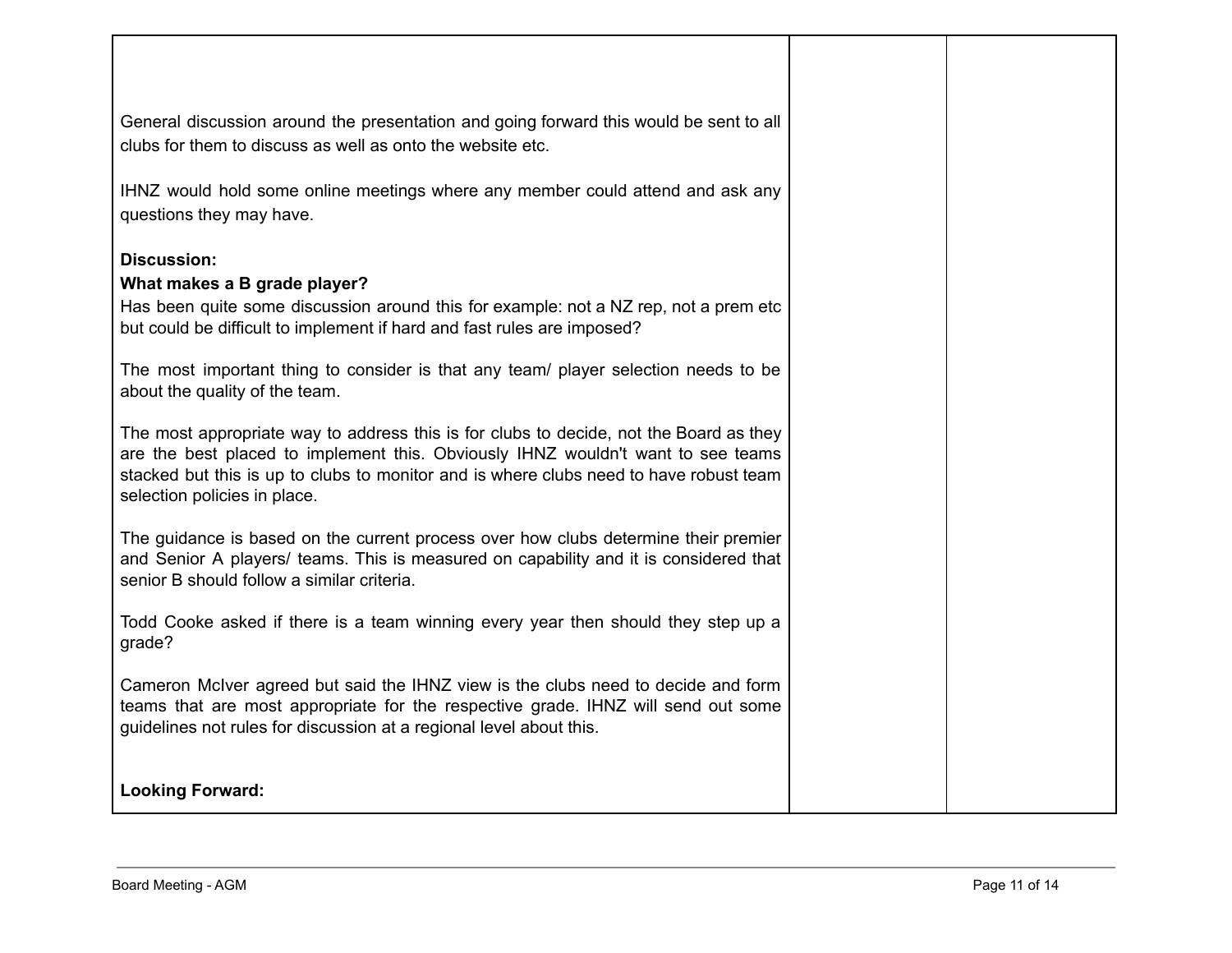| Matariki Tournament - Exhibition games and mentoring<br>$\overline{\phantom{a}}$<br>Learn to Play - Resources for those clubs with a plan<br>Coaching and Development - Development of club coaches<br>Grassroots Youth Regional Camps - Central and Northern already booked<br>High Performance Camps to continue<br>Nationals:<br>- Junior Festival of Hockey<br>- Senior Nationals |  |
|---------------------------------------------------------------------------------------------------------------------------------------------------------------------------------------------------------------------------------------------------------------------------------------------------------------------------------------------------------------------------------------|--|
| - InterRegionals - 2023 onwards - Junior - 10/12/14/16/JW                                                                                                                                                                                                                                                                                                                             |  |
| - 2023 onwards could have a 18/Senior/Prem/Masters - Tournament weekend                                                                                                                                                                                                                                                                                                               |  |
| <b>International Events:</b>                                                                                                                                                                                                                                                                                                                                                          |  |
| 2023                                                                                                                                                                                                                                                                                                                                                                                  |  |
| January - NARCh Winternationals - Los Angeles - focus is on exposing our                                                                                                                                                                                                                                                                                                              |  |
| players to high level hockey in preparation for WRG.<br>July - Masters World Cup - Germany                                                                                                                                                                                                                                                                                            |  |
| WRG - dates and venue to be confirmed                                                                                                                                                                                                                                                                                                                                                 |  |
|                                                                                                                                                                                                                                                                                                                                                                                       |  |
| 2024                                                                                                                                                                                                                                                                                                                                                                                  |  |
| KIHA Cup - NZ Maori Team and age grades                                                                                                                                                                                                                                                                                                                                               |  |
| NARCh - Summernationals combined with a                                                                                                                                                                                                                                                                                                                                               |  |
| state tournament is currently being reviewed                                                                                                                                                                                                                                                                                                                                          |  |
| WRG - dates and venue to be confirmed                                                                                                                                                                                                                                                                                                                                                 |  |
|                                                                                                                                                                                                                                                                                                                                                                                       |  |
| 2025<br><b>WRG</b>                                                                                                                                                                                                                                                                                                                                                                    |  |
| Oceanias                                                                                                                                                                                                                                                                                                                                                                              |  |
| Others?                                                                                                                                                                                                                                                                                                                                                                               |  |
|                                                                                                                                                                                                                                                                                                                                                                                       |  |
| To date we have received invites to other tournaments eg Africa Cup in Namibia that<br>we can review as well.                                                                                                                                                                                                                                                                         |  |
|                                                                                                                                                                                                                                                                                                                                                                                       |  |
| <b>Nationals Venues remain as:</b>                                                                                                                                                                                                                                                                                                                                                    |  |
| 2022 - Hamilton                                                                                                                                                                                                                                                                                                                                                                       |  |
|                                                                                                                                                                                                                                                                                                                                                                                       |  |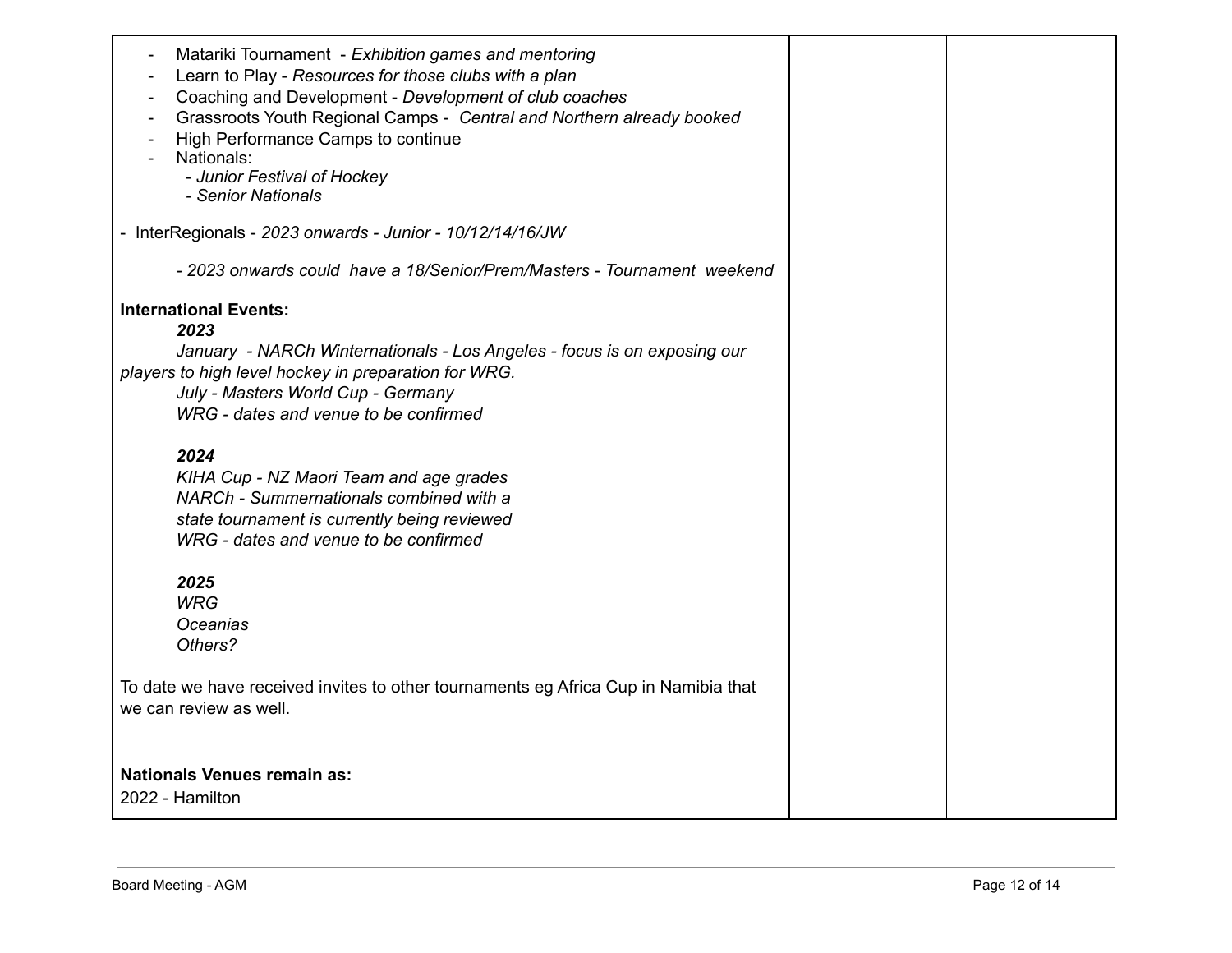2023 - Whanganui 2024 - New Plymouth 2025 - TBC

#### **InterRegional Venues:**

 - Whanganui - New Plymouth (Junior) - Hamilton (Senior) 2024/25 - TBC

#### **Communication:**

Communication remains a big issue. Emails and updates are sent to all clubs to be disseminated with many players saying their club does not forward information.

Information is also posted to IHNZ Facebook and websites and each region posts to their own Facebook sites as well. IHNZ has the ability to send all information out via Sporty to peoples email directly and also has shared drives for clubs and regions.

Sandy Nimmo mentioned going forward IHNZ may need to look at the translation of some documents due to larger numbers of players from different cultures.

### **General Business:**

No general business raised.

Cameron McIver finished by stating we are a small sport and lately and the behaviour of individuals within our sport has become more and more concerning. This mainly being around individuals in their own capacity as well as in some instances in a more formal capacity using misleading and/ or knowingly false information or just making up stories to get their agenda across which actually has a detrimental impact on the integrity and reputation of the sport. It has become more common place and needs to stop. The types of behaviour occurring can only be described as being and malicious in intent, and it is concerning that they feel it is ok to act with impunity.